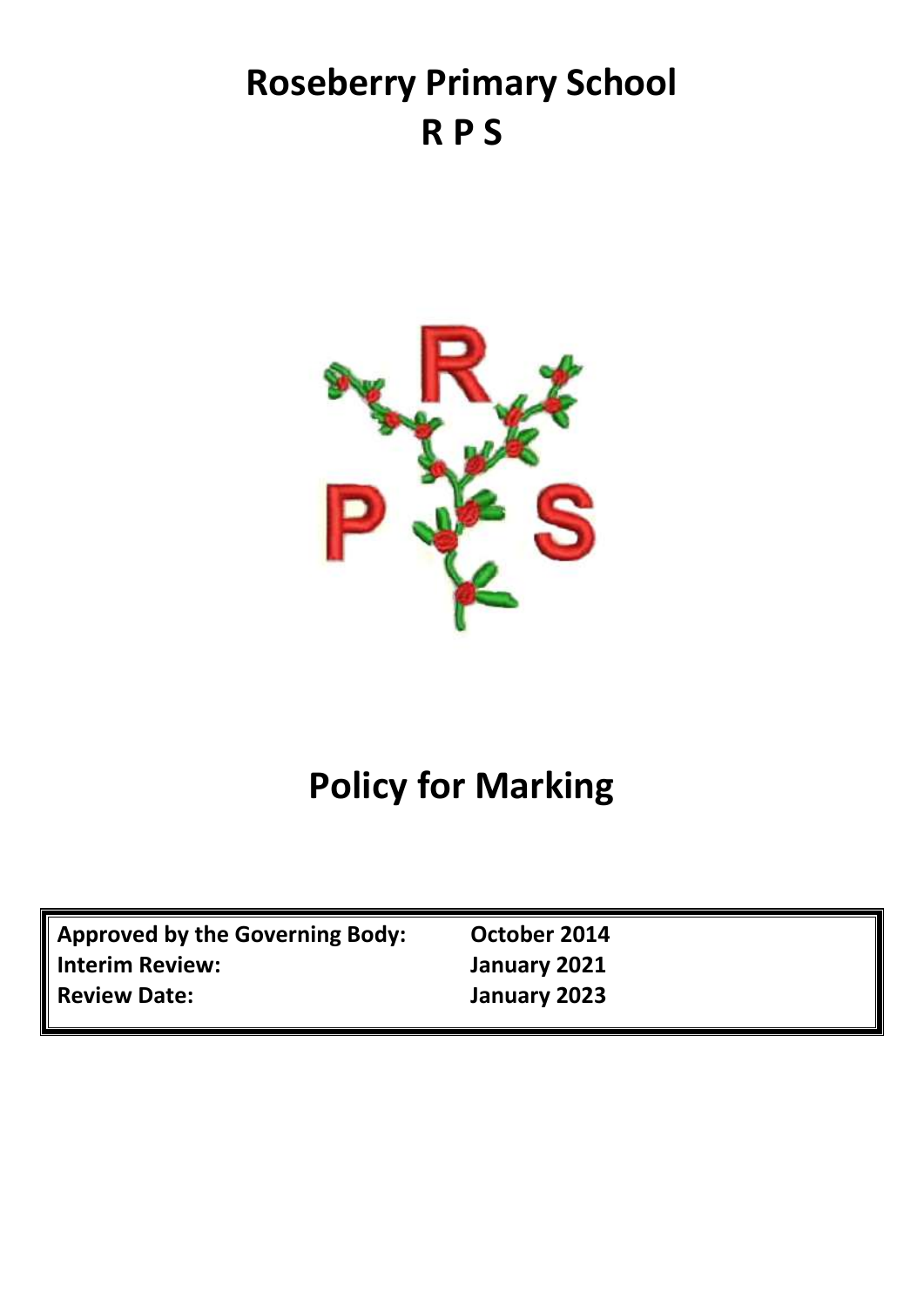## **Marking Policy**

## **Aims**

At Roseberry Primary School we believe that the key to children making progress is based on the quality of feedback they receive. Marking is an effective means of conveying to children how well they are doing and how they can improve further. We aim to ensure that high quality marking, irrespective of the subject, is a means towards maintaining high standards.

### **Objectives**

- To ensure marking communicates effectively to children what they have done well and what they need to do to improve
- To ensure that marking reflects the objective and success criteria of the lesson taught

#### **Why do we mark?**

- To respond to a child's work
- To promote self-esteem, pride and confidence
- To focus on success and improvement
- To create a positive, forward moving, learning environment
- To develop a communication between teacher and child
- To monitor and evaluate the progress made by the child and the class as a whole
- To analyse the effectiveness of teaching and learning
- To enable targets for future learning to be set

## **How do we mark?**

- Ticks (I've seen)
- Positive comments (good, well done)
- Constructive comments (I like this because..)
- Giving an improvement suggestion (closing the gap prompt) Reminder (reminder of the learning objective) Scaffold (providing examples of what they need to do) Example (giving exact sentences, words or processes to complete or copy)
- Reinforcement/further learning comments (I've found the first 3 full stops can you find ..., please remember to …)
- Interactive comments/questioning (what do you think will happen if …)
- Highlighting e.g. 3 areas in the work that indicate where the learning objective/success criteria has been achieved
- Traffic lights indicate how effectively the child has met their objective
- Marking with the children e.g. while working with a group/as part of a plenary/individually
- Peer marking
- Self marking

## **What do we mark?**

• All written work

#### **Homework**

Creative homework is shared with the whole class half termly and a comment is written at the end of each half term which evaluates and values the child's work throughout the half term. All additional homework should be marked and feedback given.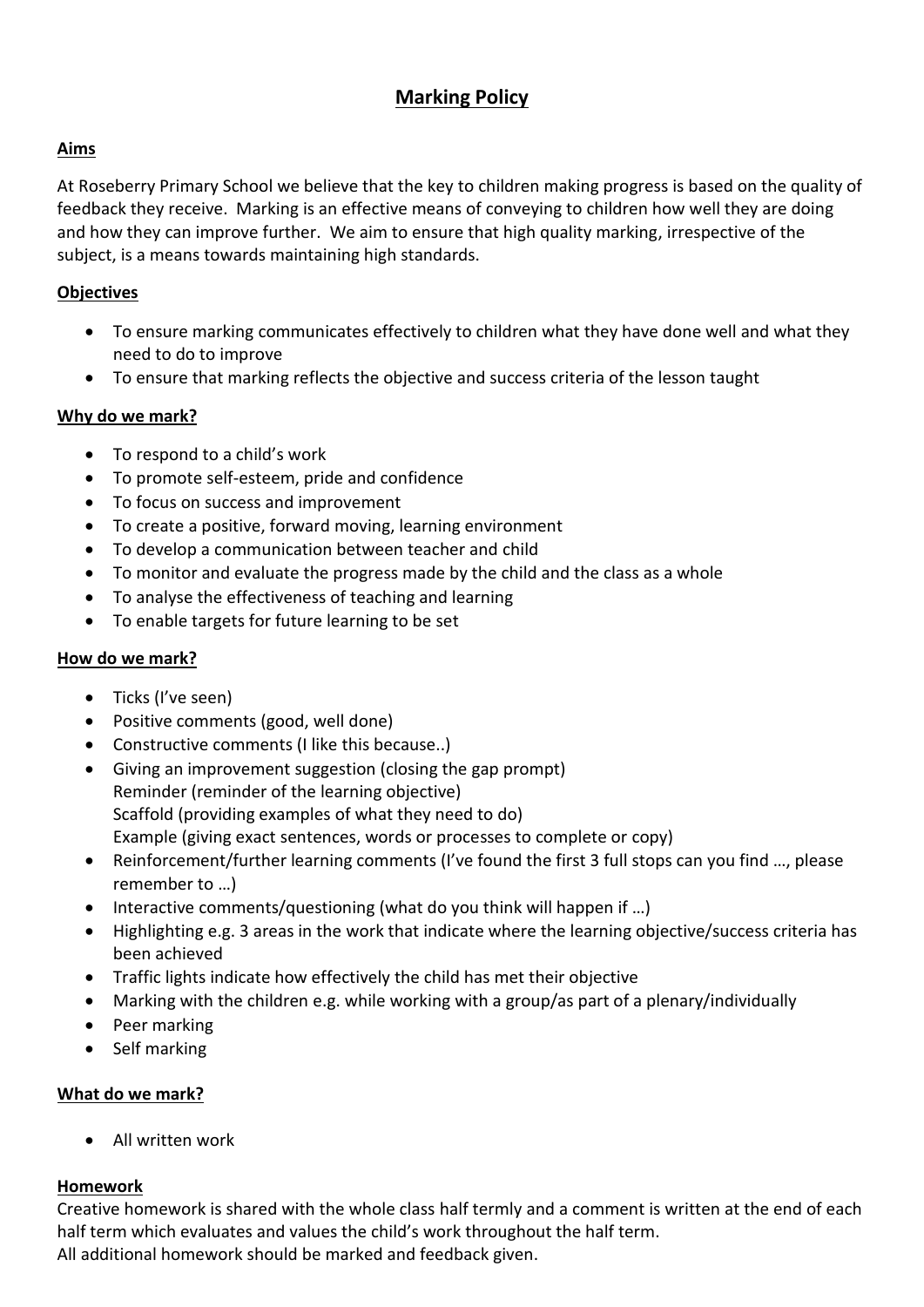#### **When do we mark?**

• As soon as is practicable after completion of work and before children receive their books back.

#### **Does the marking have a focus?**

- Learning objectives should be shared with the children in each lesson
- Success criteria, detailing how the learning objective can be achieved, should be clear so that children know when they have succeeded

#### **How do we mark each subject?**

- In a clear handwriting style in accordance with the school's policy
- In agreement with the success criteria
- Using marking codes which are available in classrooms to help children and staff mark work (see Marking Apendices)

#### **When do the children respond?**

Classroom time must be given to allow children to respond to marking and to make their improvements.

#### **The core subjects**

All work should be marked before the next session.

**English –** one piece of work each week must be 'writing at length' where children can apply the skills they have learned; this will be marked with a constructive next step comment. In addition, one piece of writing must be assessed using the school's writing assessment system every two weeks.

**Mathematics -** at least one piece of work per child per week will be marked in detail in accordance with the focus, via a constructive comment and/or a comment about future learning.

**Science –** interactive comments will be used when marking investigative work if appropriate to the child, in order to enable children to develop their thinking skills with regards science work and their development of it.

Constructive comments will be used to encourage children to develop their scientific thinking and knowledge.

**IT –** Much of the work completed in IT does not need to be marked formally; it may require a verbal response and a sharing of ideas e.g. use of the projector to identify the learning achieved during the lesson, or edited work on walls. Upon completion of a unit of work, the teacher will assess the learning achieved and record on the school format.

#### **Foundation subjects and RE**

**History/Geography/RE –** Work will be marked in accordance with the learning objective and success criteria set. Comments will be made at relevant points within a topic so that progress can be celebrated. A final comment should be used to sum up the child's overall learning in an area/topic. Children's progress should be recorded at agreed times on the school's assessment format.

**Art/DT/Music/PE/PSHE –** Although these subjects do not usually require formal marking, work within these subjects will be celebrated verbally, kinaesthetically and visually and this will inform assessment at the end of a unit.

#### **Handwriting**

This should be in accordance with school policy at all times, but will only be commented on in marking if it falls below the expected standard for the child unless the focus of the session is handwriting.